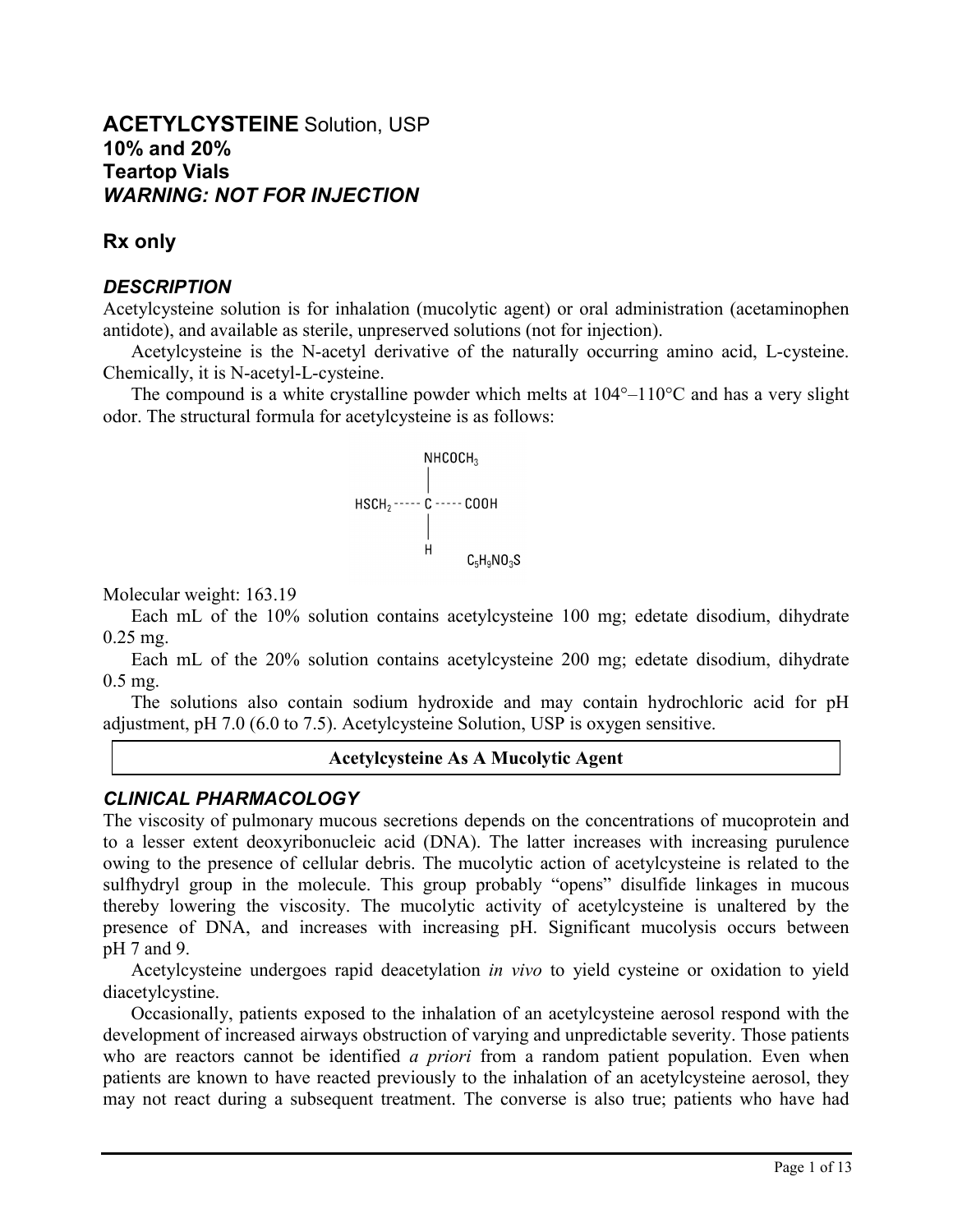inhalation treatments of acetylcysteine without incident may still react to a subsequent inhalation with increased airways obstruction. Most patients with bronchospasm are quickly relieved by the use of a bronchodilator given by nebulization. If bronchospasm progresses, the medication should be discontinued immediately.

# *INDICATIONS AND USAGE*

Acetylcysteine is indicated as adjuvant therapy for patients with abnormal, viscid, or inspissated mucous secretions in such conditions as:

Chronic bronchopulmonary disease

(chronic emphysema, emphysema with bronchitis, chronic asthmatic bronchitis, tuberculosis, bronchiectasis and primary amyloidosis of the lung)

Acute bronchopulmonary disease

(pneumonia, bronchitis, tracheobronchitis)

Pulmonary complications of cystic fibrosis

Tracheostomy care

Pulmonary complications associated with surgery

Use during anesthesia

Post-traumatic chest conditions

Atelectasis due to mucous obstruction

Diagnostic bronchial studies (bronchograms, bronchospirometry, and bronchial wedge catheterization)

# *CONTRAINDICATIONS*

Acetylcysteine is contraindicated in those patients who are sensitive to it.

## *WARNINGS*

**After proper administration of acetylcysteine, an increased volume of liquified bronchial secretions may occur. When cough is inadequate, the open airway must be maintained by mechanical suction if necessary. When there is a mechanical block due to foreign body or local accumulation, the airway should be cleared by endotracheal aspiration, with or without bronchoscopy. Asthmatics under treatment with acetylcysteine should be watched carefully. Most patients with bronchospasm are quickly relieved by the use of a bronchodilator given by nebulization. If bronchospasm progresses, this medication should be discontinued immediately.**

# *PRECAUTIONS*

## *General*

With the administration of acetylcysteine, the patient may initially notice a slight disagreeable odor that is soon noticeable. With a face mask there may be a stickiness on the face after nebulization. This is easily removed by washing with water.

Under certain conditions, a color change may occur in the solution of acetylcysteine in the opened bottle. The light purple color is the result of a chemical reaction which does not significantly affect the safety or mucolytic effectiveness of acetylcysteine.

Continued nebulization of an acetylcysteine solution with a dry gas will result in an increased concentration of the drug in the nebulizer because of evaporation of the solvent. Extreme concentration may impede nebulization and efficient delivery of the drug. Dilution of the nebulizing solution with appropriate amounts of Sterile Water for Injection, as a concentration occurs, will obviate this problem.

#### **Drug Interactions**

Drug stability and safety of acetylcysteine when mixed with other drugs in a nebulizer have not been established.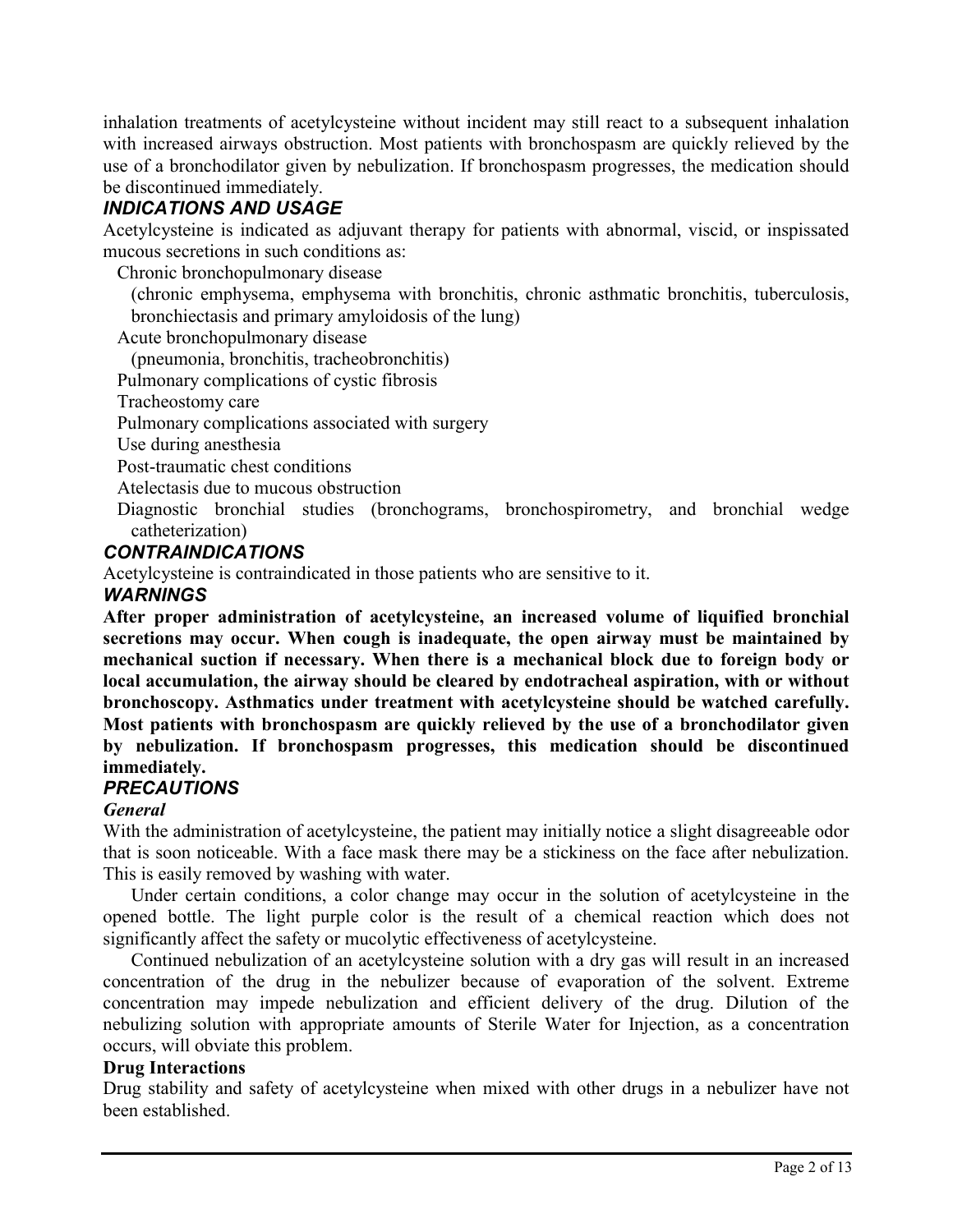## **Carcinogenesis, Mutagenesis, Impairment of Fertility**

#### *Carcinogenesis*

Carcinogenicity studies in laboratory animals have not been performed with acetylcysteine alone, nor with acetylcysteine in combination with isoproterenol.

Long-term oral studies of acetylcysteine alone in rats (12 months of treatment followed by 6 months of observation) at doses up to 1,000 mg/kg/day (5.2 times the human mucolytic dose) provided no evidence of oncogenic activity.

#### *Mutagenesis*

Published data<sup>1</sup> indicate that acetylcysteine is not mutagenic in the Ames test, both with and without metabolic activation.

#### *Impairment of Fertility*

A reproductive toxicity test to assess potential impairment of fertility was performed with acetylcysteine (10%) combined with isoproterenol (0.05%) and administered as an aerosol into a chamber of 12.43 cubic meters. The combination was administered for 25, 30, or 35 minutes twice a day for 68 days before mating, to 200 male and 150 female rats; no adverse effects were noted in dams or pups. Females after mating were continued on treatment for the next 42 days.

Reproductive toxicity studies of acetylcysteine in the rat given oral doses of acetylcysteine up to  $1,000$  mg/kg (5.2 times the human mucolytic dose) have also been reported in the literature<sup>1</sup>. The only adverse effect observed was a slight non-dose-related reduction in fertility at dose levels of 500 or 1,000 mg/kg/day (2.6 or 5.2 times the human dose) in the Segment 1 study.

#### *Pregnancy: Teratogenic Effects*

In a teratology study of acetylcysteine in the rabbit, oral doses of 500 mg/kg/day (2.6 times the human mucolytic dose) were administered to pregnant does by intubation on days 6 through 16 of gestation. Acetylcysteine was found to be nonteratogenic under the conditions of study.

In the rabbit, two groups (one of 14 and one of 16 pregnant females) were exposed to an aerosol of 10% acetylcysteine and 0.05% isoproterenol hydrochloride for 30 or 35 minutes twice a day from the 6th through the 18th day of pregnancy. No teratogenic effects were observed among the offspring.

Teratology and a perinatal and postnatal toxicity study in rats were performed with a combination of acetylcysteine and isoproterenol administered by the inhalation route. In the rat, two groups of 25 pregnant females each were exposed to the aerosol for 30 and 35 minutes, respectively, twice a day from the 6th through the 15th day of gestation. No teratogenic effects were observed among the offspring.

In the pregnant rat (30 rats per group), twice-daily exposure to an aerosol of acetylcysteine and isoproterenol for 30 or 35 minutes from the 15th day of gestation through the 21st day postpartum was without adverse effect on dams or newborns.

Reproduction studies of acetylcysteine with isoproterenol have been performed in rats and of acetylcysteine alone in rabbits at doses up to 2.6 times the human dose. These have revealed no evidence of impaired fertility or harm to the fetus due to acetylcysteine. There are, however, no adequate and well-controlled studies in pregnant women. Because animal reproduction studies may not always be predictive of human responses, this drug should be used during pregnancy only if clearly needed.

#### *Nursing Mothers*

It is not known whether this drug is excreted in human milk. Because many drugs are excreted in human milk, caution should be exercised when acetylcysteine is administered to a nursing woman.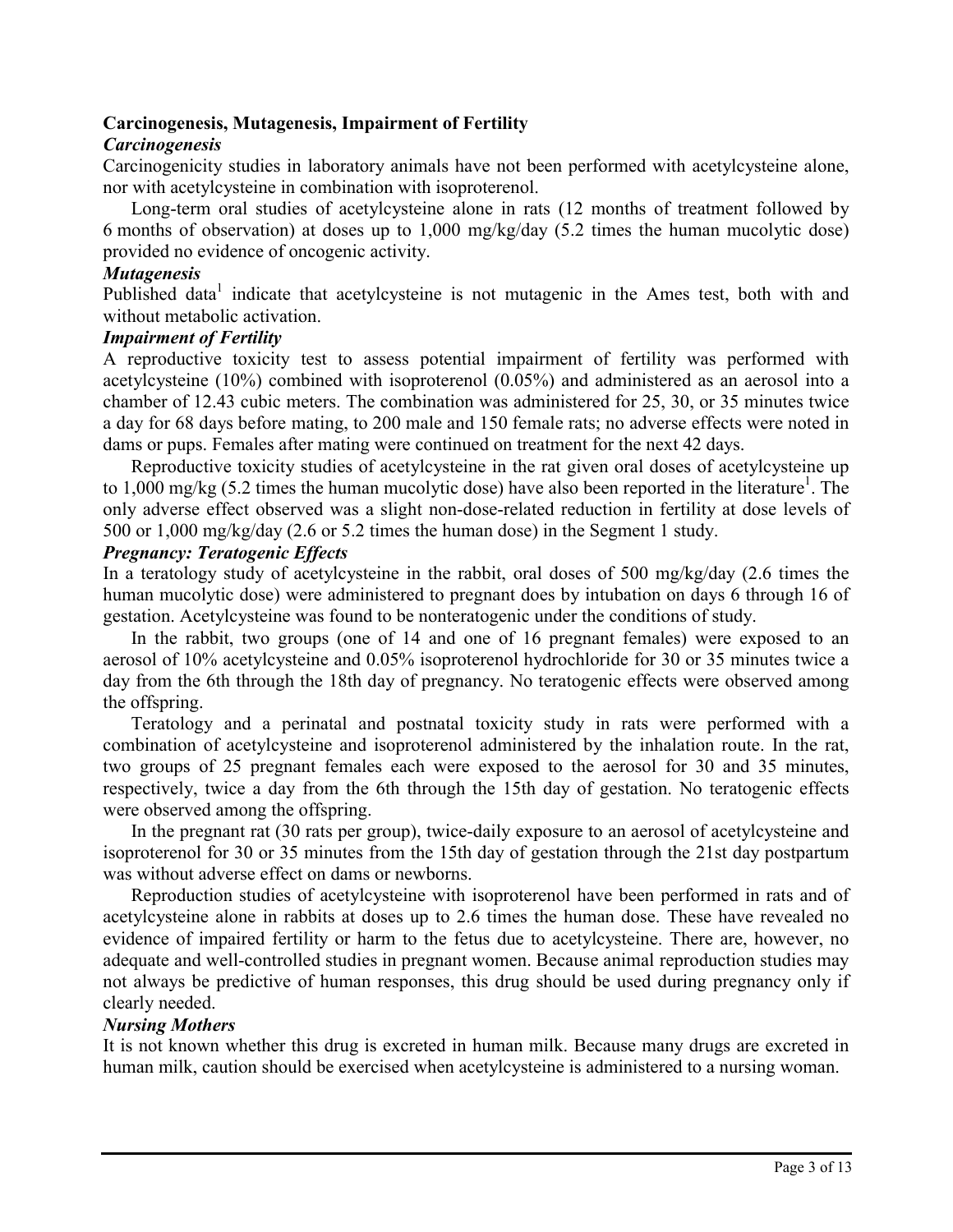# *ADVERSE REACTIONS*

Adverse effects have included stomatitis, nausea, vomiting, fever, rhinorrhea, drowsiness, clamminess, chest tightness, and bronchoconstriction. Clinically overt acetylcysteine induced bronchospasm occurs infrequently and unpredictably even in patients with asthmatic bronchitis or bronchitis complicating bronchial asthma.

Acquired sensitization to acetylcysteine have been reported rarely. Reports of sensitization in patients have not been confirmed by patch testing. Sensitization has been confirmed in several inhalation therapists who reported a history of dermal eruptions after frequent and extended exposure to acetylcysteine.

Reports of irritation to the tracheal and bronchial tracts have been received and although hemoptysis has occurred in patients receiving acetylcysteine such findings are not uncommon in patients with bronchopulmonary disease and a causal relationship has not been established.

## *DOSAGE AND ADMINISTRATION*

#### *General*

Acetylcysteine Solution 10% and 20% is available in glass vials containing 30 mL. The 20% solution may be diluted to a lesser concentration with either Sodium Chloride Inhalation Solution; Sodium Chloride Injection; or Sterile Water for Injection, or Sterile Water for Inhalation. The 10% solution may be used undiluted.

## **Storage of Opened Vials**

This product does not contain an antimicrobial agent, and care must be taken to minimize contamination of the sterile solution. If only a portion of the solution in a vial is used, store the remainder in a refrigerator and use for inhalation only within 96 hours.

#### **Nebulization — Face Mask, Mouth Piece, Tracheostomy**

When nebulized into a face mask, mouth piece or tracheostomy, 1 to 10 mL of the 20% solution or 2 to 20 mL of the 10% solution may be given every 2 to 6 hours; the recommended dose for most patients is 3 to 5 mL of the 20% solution or 6 to 10 mL of the 10% solution 3 to 4 times a day.

#### **Nebulization — Tent, Croupette**

In special circumstances it may be necessary to nebulize into a tent or Croupette, and this method of use must be individualized to take into account the available equipment and the patient's particular needs. This form of administration requires very large volumes of the solution, occasionally as much as 300 mL during a single treatment period.

If a tent or Croupette must be used, the recommended dose is the volume of acetylcysteine (using 10% or 20%) that will maintain a very heavy mist in the tent or Croupette for the desired period. Administration for intermittent or continuous prolonged periods, including overnight, may be desirable.

#### **Direct Instillation**

When used by direct instillation, 1 to 2 mL of a 10% or 20% solution may be given as often as every hour.

When used for the routine nursing care of patients with tracheostomy, 1 to 2 mL of a 10% to 20% solution may be given every 1 to 4 hours by instillation into the tracheostomy.

Acetylcysteine may be introduced directly into a particular segment of the bronchopulmonary tree by inserting (under local anesthesia and direct vision) a small plastic catheter into the trachea. Two to 5 mL of the 20% solution may then be instilled by means of a syringe connected to the catheter.

Acetylcysteine may also be given through a percutaneous intratracheal catheter. One to 2 mL of the 20% or 2 to 4 mL of the 10% solution every 1 to 4 hours may then be given by a syringe attached to the catheter.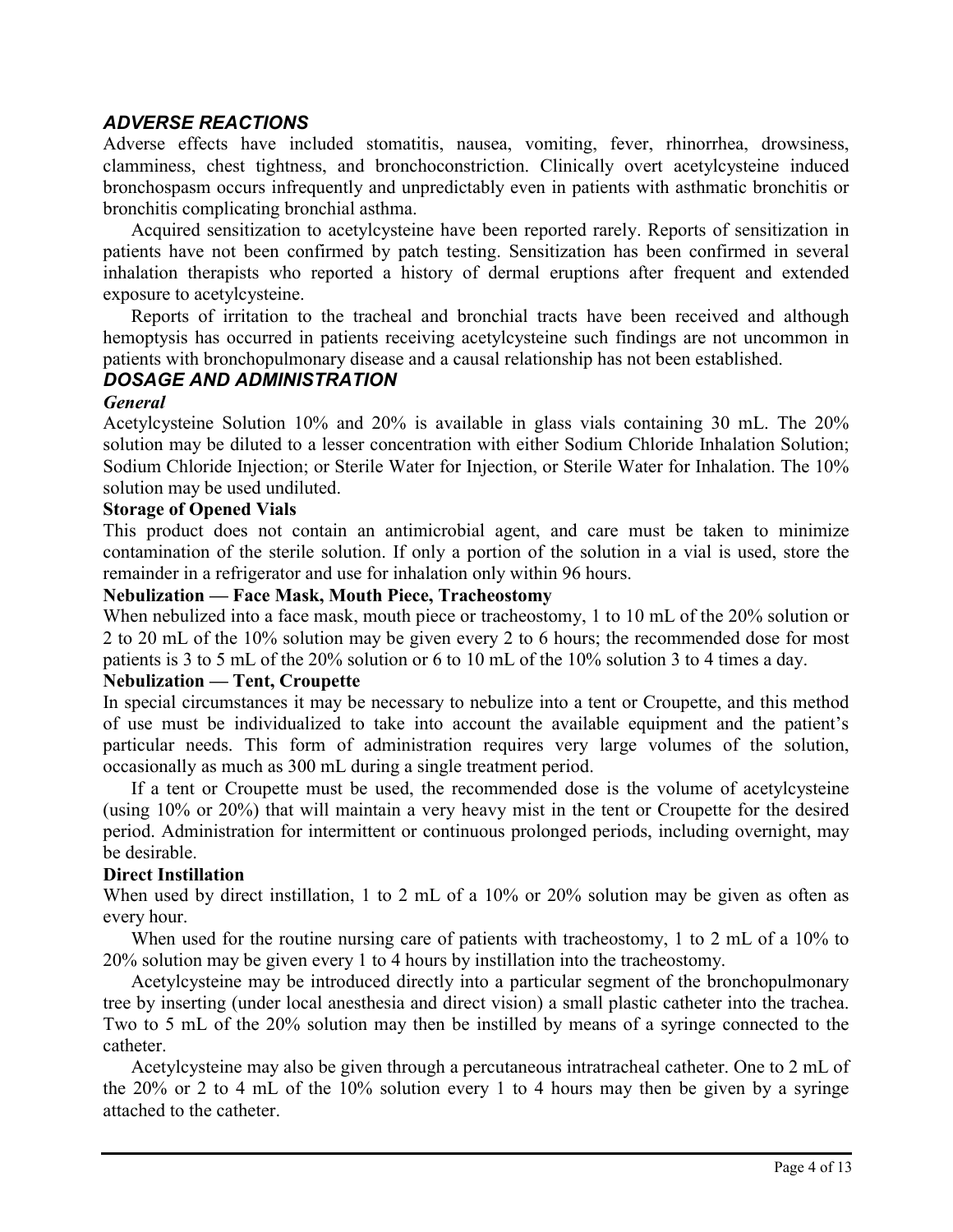#### **Diagnostic Bronchograms**

For diagnostic bronchial studies, 2 or 3 administrations of 1 to 2 mL of the 20% solution or 2 to 4 mL of the 10% solution should be given by nebulization or by instillation intratracheally, prior to the procedure.

## **Administration of Aerosol**

#### *Materials*

Acetylcysteine may be administered using conventional nebulizers made of plastic or glass. Certain materials used in nebulization equipment react with acetylcysteine. The most reactive of these are certain metals (notably iron and copper) and rubber. Where material may come into contact with acetylcysteine solution, parts made of the following acceptable materials should be used: glass, plastic, aluminum, anodized aluminum, chromed metal, tantalum, sterling silver, or stainless steel. Silver may become tarnished after exposure, but this is not harmful to the drug action or to the patient.

#### *Nebulizing Gases*

Compressed tank gas (air) or an air compressor should be used to provide pressure for nebulizing the solution. Oxygen may also be used but should be used with usual precautions in patients with severe respiratory disease and  $CO<sub>2</sub>$  retention.

## **Apparatus**

Acetylcysteine is usually administered as fine nebulae, and the nebulizer used should be capable of providing optimal quantities of a suitable range of particle sizes.

Commercially available nebulizers will produce nebulae of acetylcysteine satisfactory for retention in the respiratory tract. Most of the nebulizers tested will supply a high proportion of the drug solution as particles of less than 10 microns in diameter. Mitchell<sup>2</sup> has shown that particles less than 10 microns should be retained in the respiratory tract satisfactorily.

Various intermittent positive pressure breathing devices nebulized acetylcysteine with a satisfactory efficiency including: No: 40 De Vilbiss (The De Vilbiss Co., Somerset, Pennsylvania) and the Bennett Twin-Jet Nebulizer (Puritan Bennett Corp., Oak at 13th, Kansas City, Missouri).

The nebulized solution may be inhaled directly from the nebulizer. Nebulizers may also be attached to plastic face masks or plastic mouthpieces. Suitable nebulizers may also be fitted for use with the various intermittent positive pressure breathing (IPPB) machines. The nebulizing equipment should be cleaned immediately after use because the residues may clog the smaller orifices or corrode metal parts.

Hand bulbs are not recommended for routine use for nebulizing acetylcysteine because their output is generally too small. Also, some hand-operated nebulizers deliver particles that are larger than optimum for inhalation therapy.

**Acetylcysteine should not be placed directly into the chamber of a heated (hot pot) nebulizer.** A heated nebulizer may be part of the nebulization assembly to provide a warm saturated atmosphere if the acetylcysteine aerosol is introduced by means of a separate unheated nebulizer. Usual precautions for administration of warm saturated nebulae should be observed.

The nebulized solution may be breathed directly from the nebulizer. Nebulizers may also be attached to plastic face masks, plastic face tents, plastic mouth pieces, conventional plastic oxygen tents, or head tents. Suitable nebulizers may also be fitted for use with the various intermittent positive pressure breathing (IPPB) machines.

The nebulizing equipment should be cleaned immediately after use, otherwise the residues may occlude the fine orifices or corrode metal parts.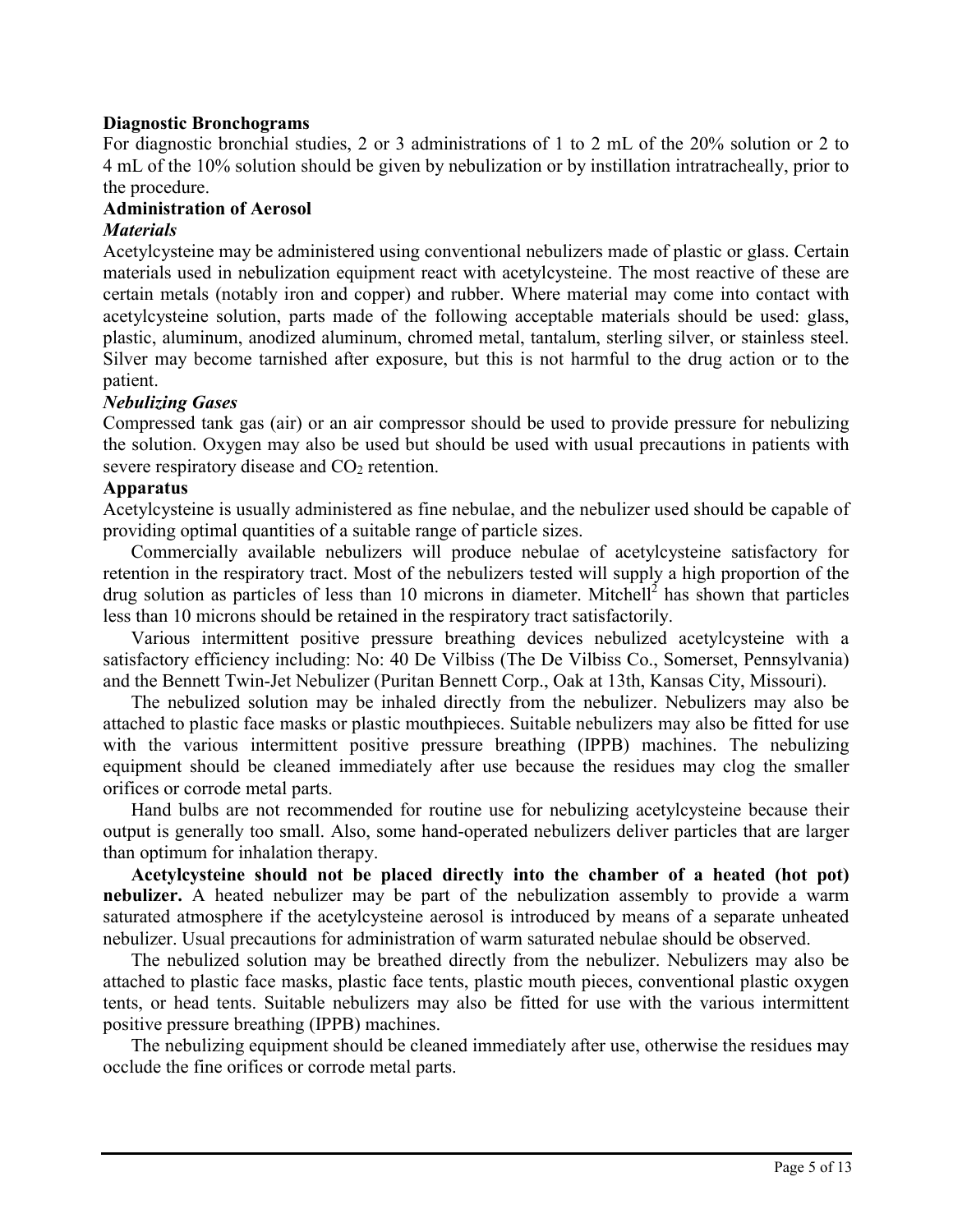#### **Prolonged Nebulization**

When three-fourths of the initial volume of acetylcysteine solution has been nebulized, a quantity of Sterile Water for Injection (approximately equal to the volume of solution remaining), should be added to the nebulizer. This obviates any concentration of the agent in the residual solvent remaining after prolonged nebulization.

#### **Compatibility**

The physical and chemical compatibility of acetylcysteine with certain other drugs that might be concomitantly administered by nebulization, direct instillation, or topical application, has been studied.

Acetylcysteine should not be mixed with certain antibiotics. For example, the antibiotics tetracycline hydrochloride, oxytetracycline hydrochloride, and erythromycin lactobionate were found to be incompatible when mixed in the same solution. These agents may be administered from separate solutions if administration of these agents is desirable.

The supplying of these data should not be interpreted as a recommendation for combining acetylcysteine with other drugs. The table is not presented as positive assurance that no incompatibility will be present, since these data are based only on short-term compatibility studies done in the Mead Johnson Research Center. Manufacturers may change their formulations, and this could alter compatibilities. These data are intended **to serve only as a guide** for predicting compounding problems.

If it is deemed advisable to prepare an admixture, it should be administered as soon as possible after preparation. Do not store unused mixtures.

|                                                                       |                      | RATIO TESTED <sup>6</sup> |                     |  |
|-----------------------------------------------------------------------|----------------------|---------------------------|---------------------|--|
|                                                                       | <b>COMPATIBILITY</b> | <b>ACETYL-</b>            | <b>PRODUCT</b>      |  |
| <b>PRODUCT AND/OR AGENT</b>                                           | <b>RATING</b>        | <b>CYSTEINE</b>           | <b>OR AGENT</b>     |  |
| <b>ANESTHETIC, GAS</b>                                                |                      |                           |                     |  |
| Halothane                                                             | Compatible           | 20%                       | Infinite            |  |
| Nitrous Oxide                                                         | Compatible           | 20%                       | Infinite            |  |
| <b>ANESTHETIC, LOCAL</b>                                              |                      |                           |                     |  |
| Cocaine HCl                                                           | Compatible           | 10%                       | $5\%$               |  |
| Lidocaine HCl                                                         | Compatible           | 10%                       | $2\%$               |  |
| Tetracaine HCl                                                        | Compatible           | 10%                       | $1\%$               |  |
| <b>ANTIBACTERIALS</b> (A parenteral form of each antibiotic was used) |                      |                           |                     |  |
| $\overline{\text{Bacitracin}}^{2.3}$ (mix and use at once)            | Compatible           | 10%                       | $5,000$ U/mL        |  |
| Chloramonenicol Sodium Succinate                                      | Compatible           | 20%                       | $20 \text{ mg/mL}$  |  |
| Carbenicillin Disodium <sup>2</sup>                                   |                      |                           |                     |  |
| (mix and use at once)                                                 | Compatible           | 10%                       | $125 \text{ mg/mL}$ |  |
| Gentamicin Sulfate <sup>2</sup>                                       | Compatible           | 10%                       | $20 \text{ mg/mL}$  |  |
| Kanamycin Sulfate <sup>2</sup>                                        |                      |                           |                     |  |
| (mix and use at once)                                                 | Compatible           | 10%                       | $167$ mg/mL         |  |
|                                                                       | Compatible           | 17%                       | $85$ mg/mL          |  |
| Lincomycin $HC12$                                                     | Compatible           | 10%                       | $150$ mg/mL         |  |
| Neomycin Sulfate <sup>2</sup>                                         | Compatible           | 10%                       | $100$ mg/mL         |  |
| Novobiocin Sodium <sup>2</sup>                                        | Compatible           | 10%                       | $25 \text{ mg/mL}$  |  |

# *IN VITRO* **COMPATIBILITY<sup>1</sup> TESTS OF ACETYLCYSTEINE**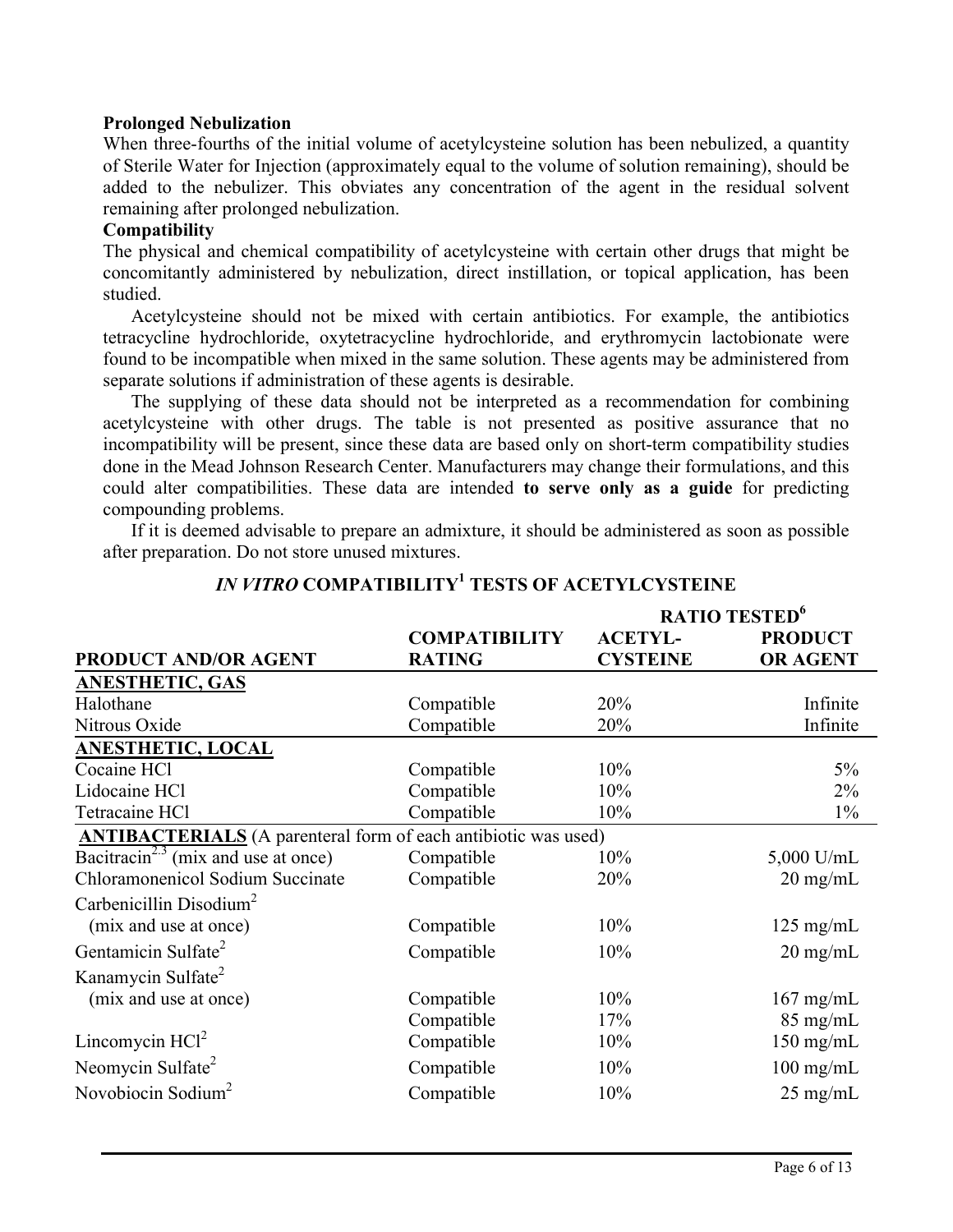|                                            |                      | RATIO TESTED <sup>6</sup> |                    |
|--------------------------------------------|----------------------|---------------------------|--------------------|
|                                            | <b>COMPATIBILITY</b> | <b>ACETYL-</b>            | <b>PRODUCT</b>     |
| <b>PRODUCT AND/OR AGENT</b>                | <b>RATING</b>        | <b>CYSTEINE</b>           | <b>OR AGENT</b>    |
| Penicillin G Potassium <sup>2</sup>        | Compatible           | 10%                       | 25,000 U/mL        |
| (mix and use at once)                      | Compatible           | 10%                       | 100,000 U/mL       |
| Polymyxin B Sulfate <sup>2</sup>           | Compatible           | 10%                       | 50,000 U/mL        |
| Cephalothin Sodium                         | Compatible           | 10%                       | $110$ mg/mL        |
| Colistimethate Sodium <sup>2</sup>         |                      |                           |                    |
| (mix and use at once)                      | Compatible           | 10%                       | $37.5$ mg/mL       |
| Vancomycin $HCl2$                          | Compatible           | 10%                       | $25 \text{ mg/mL}$ |
| Amphotercin B                              | Incompatible         | $4\% - 15\%$              | $1-4$ mg/mL        |
| Chlortetracycline $HCl2$                   | Incompatible         | 10%                       | $12.5$ mg/mL       |
| Erythromycin Lactobionate                  | Incompatible         | 10%                       | $15$ mg/mL         |
| Oxytetracycline HCl                        | Incompatible         | 10%                       | 12.5 mL            |
| Ampicillin Sodium                          | Incompatible         | 10%                       | $50$ mg/mL         |
| Tetracycline HCl                           | Incompatible         | 10%                       | $12.5$ mg/mL       |
| <b>BRONCHODILATORS</b>                     |                      |                           |                    |
| Isoproterenol HCl <sup>2</sup>             | Compatible           | 3%                        | 0.5%               |
| Isoproterenol HCl <sup>2</sup>             | Compatible           | 10%                       | 0.05%              |
| Isoproterenol HCl <sup>2</sup>             | Compatible           | 20%                       | 0.05%              |
| Isoproterenol HCl                          | Compatible           | 13.3% (2 parts)           | .33% (1 part)      |
| Isoetharine HCl                            | Compatible           | 13.3% (2 parts)           | $(1$ part)         |
| Epinephrine HCl                            | Compatible           | 13.3% (2 parts)           | .33% $(1$ part)    |
| <b>CONTRAST MEDIA</b>                      |                      |                           |                    |
| <b>Iodized Oil</b>                         | Incompatible         | 20%/20 mL                 | 40%/10 mL          |
| <b>DECONGESTANTS</b>                       |                      |                           |                    |
| Phenylephrine $HCl2$                       | Compatible           | 3%                        | .25%               |
| Phenylephrine HCl                          | Compatible           | 13.3% (2 parts)           | $.17\%$ (1 part)   |
| <b>ENZYMES</b>                             |                      |                           |                    |
| Chymotrypsin                               | Incompatible         | 5%                        | $400 \gamma$ /mL   |
| Trypsin                                    | Incompatible         | 5%                        | $400$ γ/mL         |
| <b>SOLVENTS</b>                            |                      |                           |                    |
| Alcohol                                    | Compatible           | 12%                       | $10\% - 20\%$      |
| Propylene Glycol                           | Compatible           | $3\%$                     | 10%                |
| <b>STEROIDS</b>                            |                      |                           |                    |
| Dexamethasone Sodium Phosphate             | Compatible           | 16%                       | $0.8$ mg/mL        |
| Prednisolone Sodium Phosphate <sup>5</sup> | Compatible           | 16.7%                     | $3.3$ mg/mL        |
| <b>OTHER AGENTS</b>                        |                      |                           |                    |
| Hydrogen Peroxide                          | Incompatible         | (All ratios)              |                    |
| Sodium Bicarbonate                         | Compatible           | 20% (1 part)              | $4.2\%$ (1 part)   |

1. The rating, **Incompatible**, is based on the formation of a precipitate, a change in clarity, immiscibility or a rapid loss of potency of acetylcysteine or the active ingredient of the PRODUCT AND/OR AGENT in the admixture.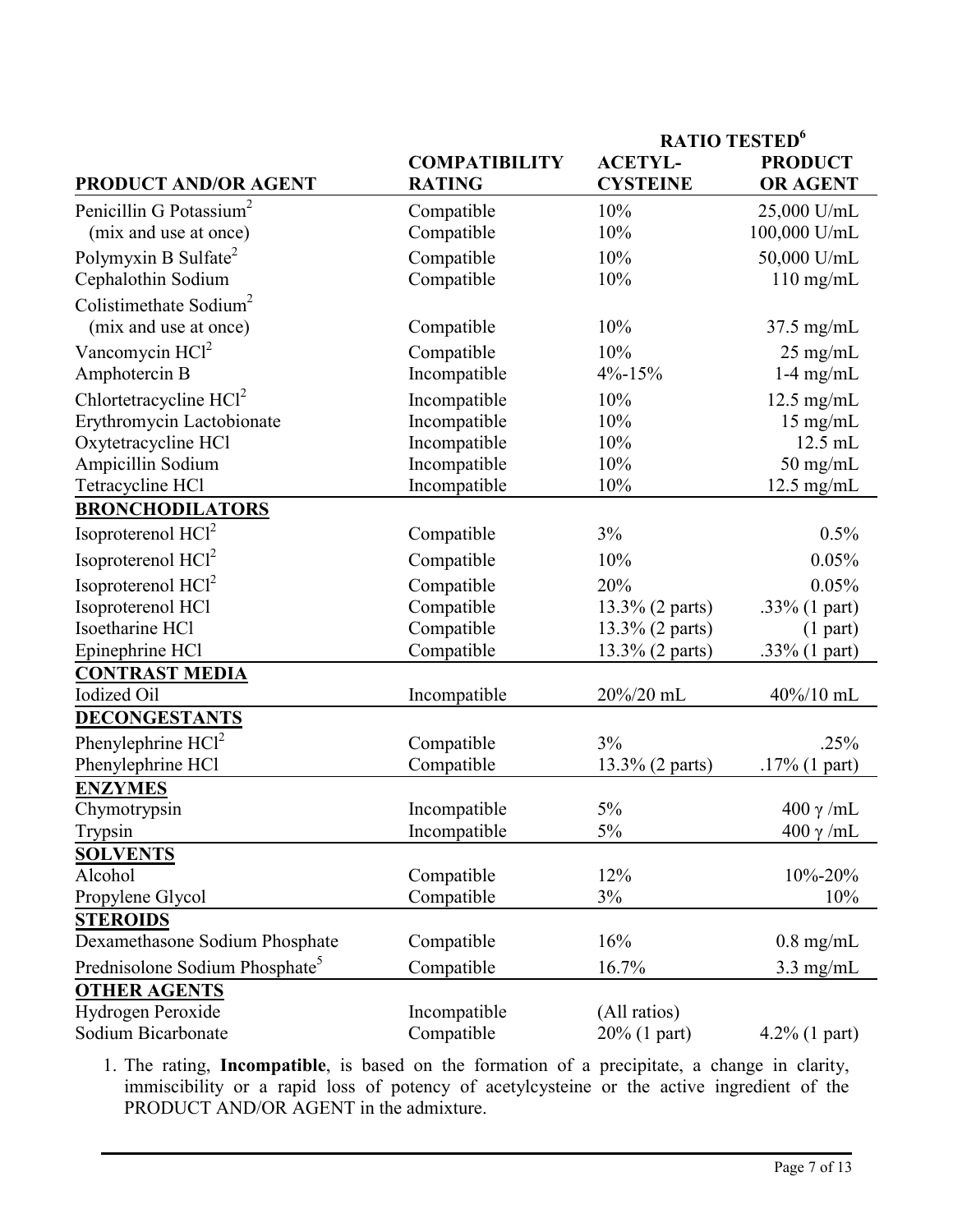The rating, **Compatible**, means that there was no significant physical change in the admixture when compared with a control solution of the PRODUCT AND/OR AGENT, and that there was no predicted chemical incompatibility. All of the admixtures have been tested for short-term chemical compatibility by assaying for the concentration of acetylcysteine after mixing.

- 2. The active ingredient in the PRODUCT AND/OR AGENT was also assayed after mixing. Some of the admixtures developed minor physical changes which were considered to be insufficient to rate the admixtures **incompatible**. These are listed in footnotes 3, 4, and 5.
- 3. A strong odor developed after storage for 24 hours at room temperature.
- 4. The admixture was a slightly darker shade of yellow than a control solution of the PRODUCT AND/OR AGENT.
- 5. A light tan color developed after storage for 24 hours at room temperature.
- 6. Entries are final concentrations. Values in parentheses relate volumes of acetylcysteine solutions to volume of test solutions.

#### **Acetylcysteine As An Antidote For Acetaminophen Overdose**

# *CLINICAL PHARMACOLOGY*

(Antidotal) Acetaminophen is rapidly absorbed from the upper gastrointestinal tract with peak plasma levels occurring between 30 and 60 minutes after therapeutic doses and usually within 4 hours following an overdose. The parent compound, which is nontoxic, extensively metabolized in the liver to form principally the sulfate and glucuronide conjugates which are also nontoxic and are rapidly excreted in the urine. A small fraction of an ingested dose is metabolized in the liver by the cytochrome P-450 mixed function oxidase enzyme system to form a reactive, potentially toxic, intermediate metabolite which preferentially conjugates with hepatic glutathione to form the nontoxic cysteine and mercapturic acid derivatives which are then excreted by the kidney. Therapeutic doses of acetaminophen do not saturate the glucuronide and sulfate conjugation pathways and do not result in the formation of sufficient reactive metabolite to deplete glutathione stores. However, following ingestion of a large overdose (150 mg/kg or greater) the glucuronide and sulfate conjugation pathways are saturated resulting in a larger fraction of the drug being metabolized via the P-450 pathway. The increased formation of reactive metabolite may deplete the hepatic stores of glutathione with subsequent binding of the metabolite to protein molecules within the hepatocyte resulting in cellular necrosis.

Acetylcysteine has been shown to reduce the extent of liver injury following acetaminophen overdose. Its effectiveness depends on early administration, with benefit seen principally in patients treated within 16 hours of the overdose. Acetylcysteine probably protects the liver by maintaining or restoring the glutathione levels, or by acting as an alternate substrate for conjugation with, and thus detoxification of, the reactive metabolite.

## *INDICATIONS AND USAGE*

Acetylcysteine, administered orally, is indicated as an antidote to prevent or lessen hepatic injury which may occur following the ingestion of a potentially hepatotoxic quantity of acetaminophen.

It is essential to initiate treatment as soon as possible after the overdose and, in any case, within 24 hours of ingestion.

## *CONTRAINDICATIONS*

There are no contraindications to oral administration of acetylcysteine in the treatment of acetaminophen overdose.

#### *WARNINGS*

Generalized urticaria has been observed rarely in patients receiving oral acetylcysteine for acetaminophen overdose. If this occurs or other allergic symptoms appear, treatment with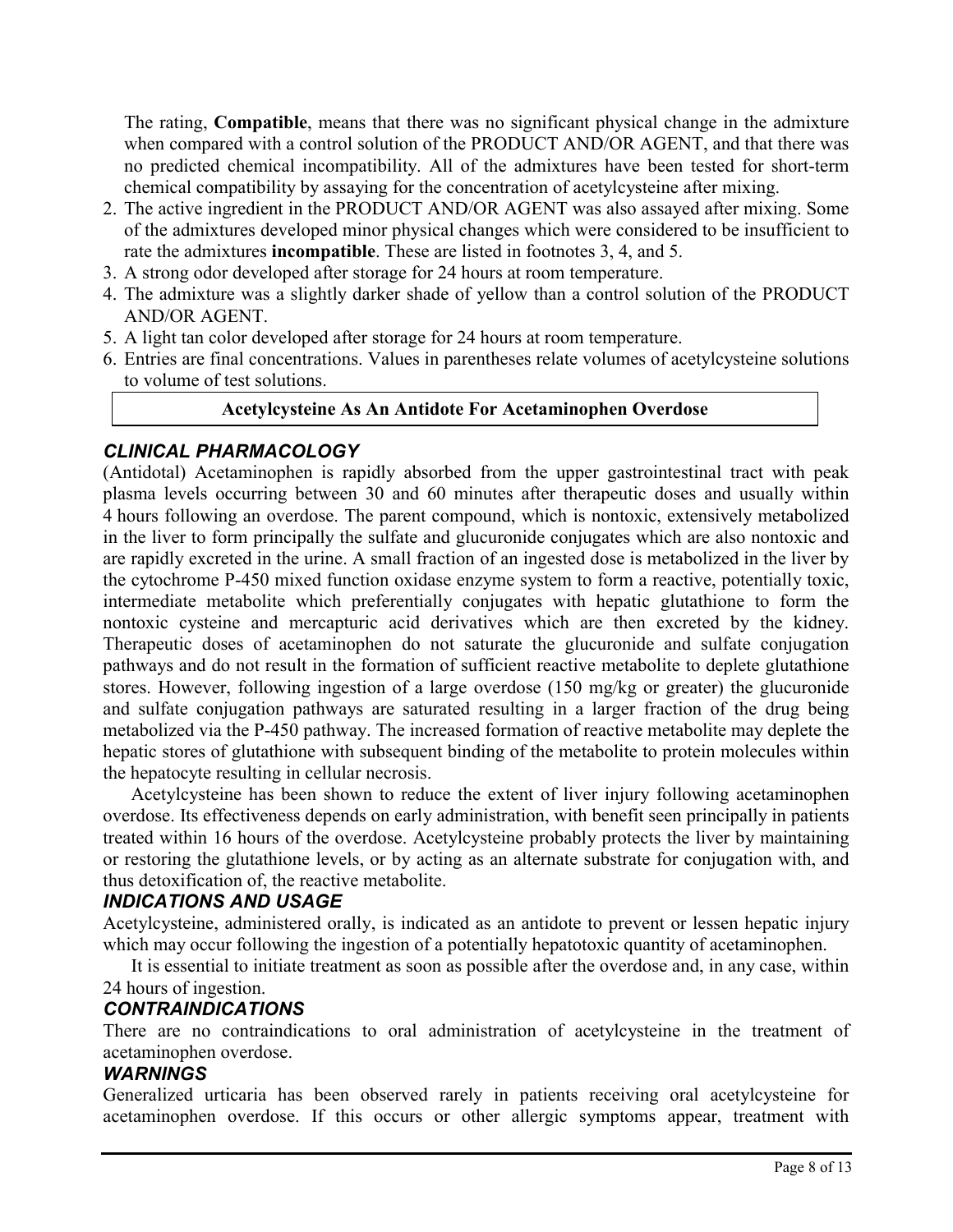acetylcysteine should be discontinued unless it is deemed essential and the allergic symptoms can be otherwise controlled.

If encephalopathy due to hepatic failure becomes evident, acetylcysteine treatment should be discontinued to avoid further administration of nitrogenous substances. There are no data indicating that acetylcysteine adversely influences hepatic failure, but this remains a theoretical possibility.

# *PRECAUTIONS*

Occasionally severe and persistent vomiting occurs as a symptom of acute acetaminophen overdose. Treatment with oral acetylcysteine may aggravate the vomiting. Patients at risk of gastric hemorrhage (e.g., esophageal varices, peptic ulcers, etc.) should be evaluated concerning the risk of upper gastrointestinal hemorrhage versus the risk of developing hepatic toxicity, and treatment with acetylcysteine given accordingly.

Dilution of the acetylcysteine (SEE PREPARATION OF ACETYLCYSTEINE FOR ORAL ADMINISTRATION) minimizes the propensity of oral acetylcysteine to aggravate vomiting.

# *ADVERSE REACTIONS*

Oral administration of acetylcysteine, especially in the large doses needed to treat acetaminophen overdose, may result in nausea, vomiting and other gastrointestinal symptoms. Rash with or without mild fever has been observed rarely.

# *DOSAGE AND ADMINISTRATION*

# *General*

Regardless of the quantity of acetaminophen reported to have been ingested, administer acetylcysteine immediately if 24 hours or less have elapsed from the reported time of ingestion of an overdose of acetaminophen. Do not await results of assays for acetaminophen level before initiating treatment with acetylcysteine. The following procedures are recommended:

- 1. The stomach should be emptied promptly by lavage or by inducing emesis with syrup of ipecac. Syrup of ipecac should be given in a dose of 15 mL for children up to age 12, and 30 mL for adolescents and adults followed immediately by drinking copious amounts of water. The dose should be repeated if emesis does not occur in 20 minutes.
- 2. In the case of a mixed drug overdose activated charcoal may be indicated. However, if activated charcoal has been administered, lavage before administering acetylcysteine treatment. Activated charcoal adsorbs acetylcysteine *in vitro* and may do so in patients and thereby may reduce its effectiveness.
- 3. Draw blood for predetoxification acetaminophen plasma assay and for baseline SGOT, SGPT, bilirubin, prothrombin time, creatinine, BUN, blood sugar and electrolytes.
- 4. Administer the loading dose of acetylcysteine, 140 mg per kg of body weight. (Prepare acetylcysteine for oral administration as described in the Specific Dosage Guide and Preparation table.)
- 5. Determine subsequent action based on predetoxification plasma acetaminophen information. Choose ONE of the following four courses of therapy.

A. Predetoxification plasma acetaminophen level is clearly in the toxic range (See Acetaminophen Assays - Interpretation and Methodology below):

Administer a first maintenance dose (70 mg/kg acetylcysteine) 4 hours after the loading dose. The maintenence dose is then repeated at 4-hour intervals for a total of 17 doses. Monitor hepatic and renal function and electrolytes throughout the detoxification process.

B. Predetoxification acetaminophen level could not be obtained:

Proceed as in A.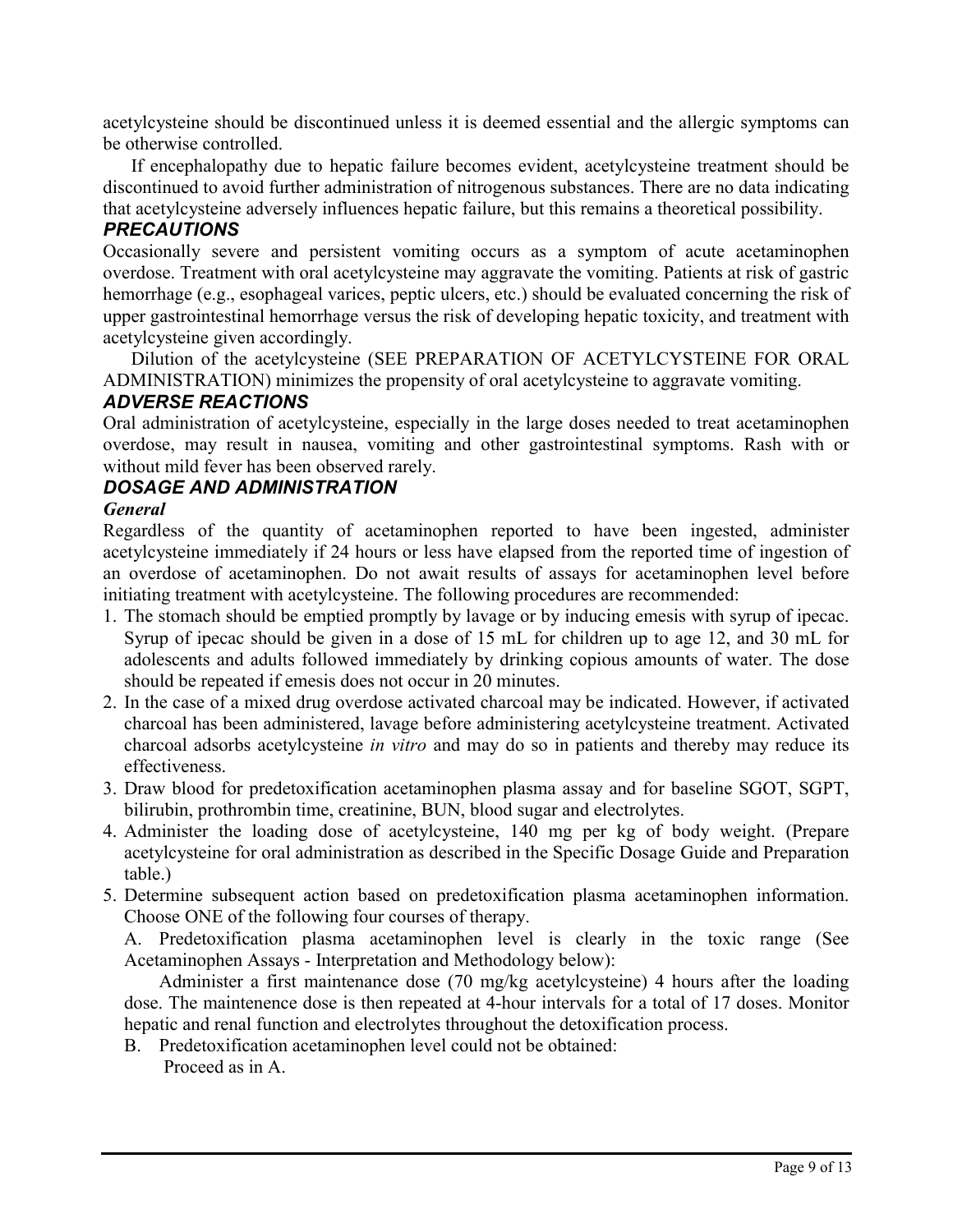C. Predetoxification acetaminophen level is clearly in the nontoxic range (beneath the dashed line on the nomogram) and you know that acetaminophen overdose occured at least 4 hours before the predetoxification acetaminophen plasma assays:

Discontinue administration of acetylcysteine.

D. Predetoxification acetaminophen level was in the non-toxic range, but time of ingestion was unknown or less than 4 hours.

Because the level of acetaminophen at the time of the predetoxification assay may not be a peak value (peak may not be achieved before 4 hours post-ingestion), obtain a second plasma level in order to decide whether or not the full 17-dose detoxification treatment is necessary.

- 6. If the patient vomits any oral dose within 1 hour of administration, repeat that dose.
- 7. In the occasional instances where the patient is persistently unable to retain the orally administered acetylcysteine, the antidote may be administered by duodenal intubation.
- 8. Repeat SGOT, SGPT, bilirubin, prothrombin time, creatinine, BUN, blood sugar and electrolytes daily if the acetaminophen plasma level is in the potentially toxic range as discussed below.

**Preparation of Acetylcysteine For Oral Administration —** Oral administration requires dilution of the 20% solution with diet cola, or other diet soft drinks, to a final concentration of 5% (see Dosage Guide and Preparation table). If administered via gastric tube or Miller-Abbott tube, water may be used as the diluent. The dilutions should be freshly prepared and utilized within one hour. Remaining undiluted solutions in opened vials can be stored in the refrigerator up to 96 hours.

## **ACETYLCYSTEINE IS NOT APPROVED FOR PARENTERAL INJECTION.**

**Acetaminophen Assays — Interpretation and Methodology:** The acute ingestion of acetaminophen in quantities of 150 mg/kg or greater may result in hepatic toxicity. However, the reported history of the quantity of a drug ingested as an overdose is often inaccurate and is not a reliable guide to therapy of the overdose. **THEREFORE, PLASMA OR SERUM ACETAMINOPHEN CONCENTRATIONS, DETERMINED AS EARLY AS POSSIBLE, BUT NO SOONER THAN FOUR HOURS FOLLOWING AN ACUTE OVERDOSE, ARE ESSENTIAL IN ASSESSING THE POTENTIAL RISK OF HEPATOTOXICITY. IF AN ASSAY FOR ACETAMINOPHEN CANNOT BE OBTAINED, IT IS NECESSARY TO ASSUME THAT THE OVERDOSE IS POTENTIALLY TOXIC. Interpretation of Acetaminophen Assays:**

- 1. When results of the plasma acetaminophen assay are available refer to the nomogram below to determine if plasma concentration is in the potentially toxic range. Values above the solid line connecting 200 mcg/mL at 4 hours with 50 mcg/mL at 12 hours are associated with a possibility of hepatic toxicity if an antidote is not administered (do not wait for assay results to begin acetylcysteine treatment).
- 2. If the predetoxification plasma level is above the broken line continue with maintenance doses of acetylcysteine. It is better to err on the safe side and thus the broken line is placed 25% below the solid line which defines possible toxicity.
- 3. If the predetoxification plasma level is below the broken line described above, there is minimal risk of hepatic toxicity and acetylcysteine treatment can be discontinued.

## **Acetaminophen Assay Methodology:**

Assay procedures most suitable for determining acetaminophen concentrations utilize high pressure liquid chromatography (HPLC) or gas liquid chromatography (GLC). The assay should measure only parent acetaminophen and not conjugated. The assay procedures listed below fulfill this requirement: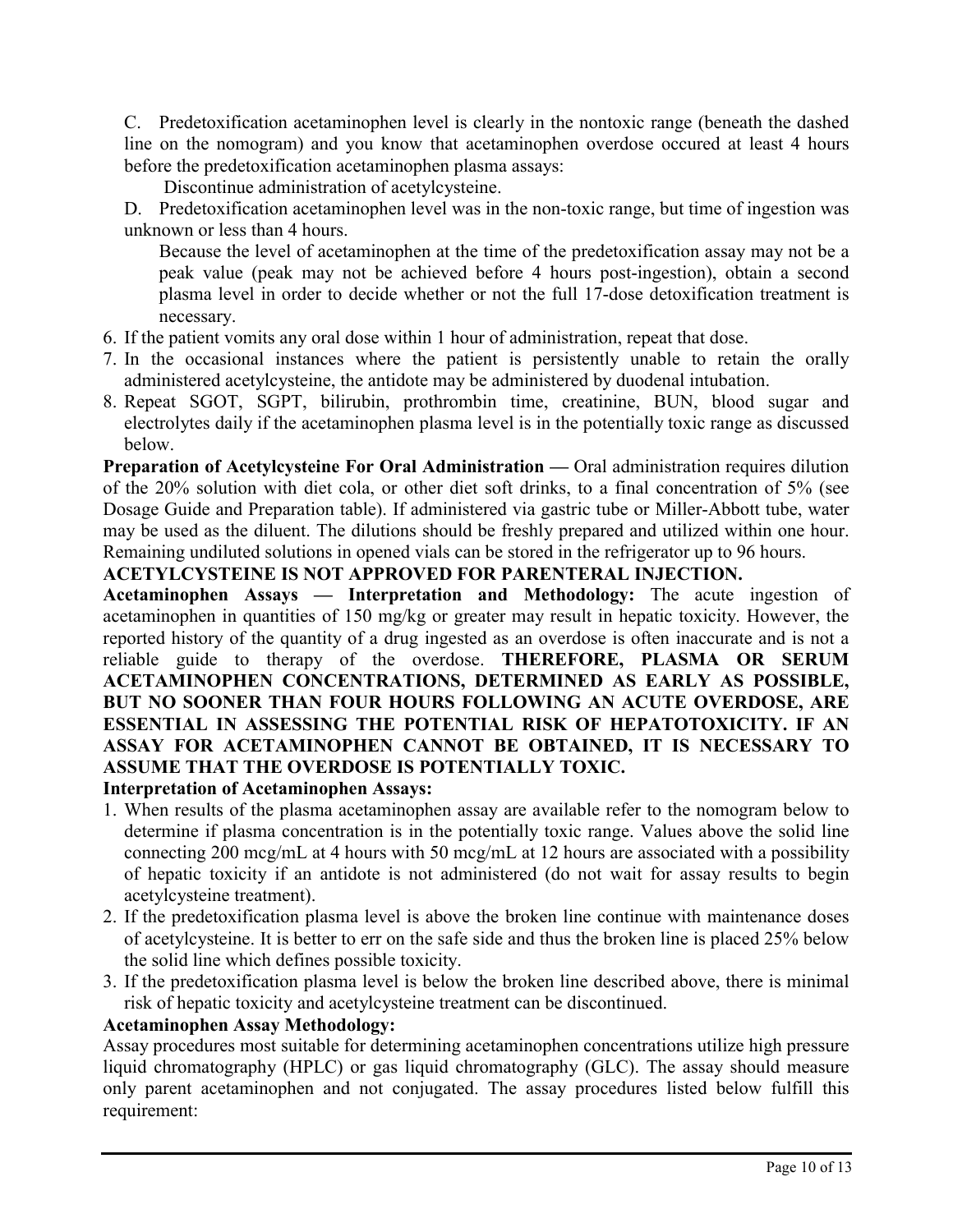#### **Selected techniques (non-inclusive) HPLC:**

1. Blair, D and Rumack, BH, *Clin Chem.* 1977; 23(4):743–745.

2. Howie, D, Andriaenssens, Pl, Prescott, LF. *J Pharm Pharmacol 1977*; 29(4):235–237. **GLC:**

3. Prescott, LF. *J Pharm Pharmacol* 1971; 23(10);807–808.

## **Colorimetric:**

4. Glynn, JP and Kendal, SE. *Lancet* 1975; 1(May 17):1147-1148.

## *SUPPORTIVE TREATMENT OF ACETAMINOPHEN OVERDOSE*

- 1. Maintain fluid and electrolyte balance based on clinical evaluation of state of hydration and serum electrolytes.
- 2. Treat as necessary for hypoglycemia.
- 3. Administer vitamin  $K_1$  if prothrombin time ratio exceeds 1.5 or fresh frozen plasma if the prothrombin time ratio exceeds 3.0.
- 4. Diuretics and forced diuresis should be avoided (See table on preceding page).

# **DOSAGE GUIDE AND PREPARATION**

Doses in relation to body weight are:

| <b>Loading Dose of Acetylcysteine**</b> |             |                                |                                |                         |                            |
|-----------------------------------------|-------------|--------------------------------|--------------------------------|-------------------------|----------------------------|
| <b>Body Weight</b>                      |             | <b>Grams</b><br>Acetylcysteine | mL of $20\%$<br>Acetylcysteine | mL of<br><b>Diluent</b> | Total mL of<br>5% Solution |
| (kg)                                    | $(lb)$      |                                |                                |                         |                            |
| $100 - 109$                             | $220 - 240$ | 15                             | 75                             | 225                     | 300                        |
| $90 - 99$                               | $198 - 218$ | 14                             | 70                             | 210                     | 280                        |
| $80 - 89$                               | $176 - 196$ | 13                             | 65                             | 195                     | 260                        |
| $70 - 79$                               | $154 - 174$ | 11                             | 55                             | 165                     | 220                        |
| $60 - 69$                               | $132 - 152$ | 10                             | 50                             | 150                     | 200                        |
| $50 - 59$                               | $110 - 130$ | $8\,$                          | 40                             | 120                     | 160                        |
| $40 - 49$                               | $88 - 108$  | $\overline{7}$                 | 35                             | 105                     | 140                        |
| $30 - 39$                               | $66 - 86$   | 6                              | 30                             | 90                      | 120                        |
| $20 - 29$                               | $44 - 64$   | $\overline{4}$                 | 20                             | 60                      | 80                         |
|                                         |             |                                | <b>Maintenance Dose**</b>      |                         |                            |
| (kg)                                    | $(lb)$      |                                |                                |                         |                            |
| $100 - 109$                             | $220 - 240$ | 7.5                            | 37                             | 113                     | 150                        |
| $90 - 99$                               | $198 - 218$ | $\overline{7}$                 | 35                             | 105                     | 140                        |
| $80 - 89$                               | $176 - 196$ | 6.5                            | 33                             | 97                      | 130                        |
| $70 - 79$                               | $154 - 174$ | 5.5                            | 28                             | 82                      | 110                        |
| $60 - 69$                               | $132 - 152$ | 5                              | 25                             | 75                      | 100                        |
| $50 - 59$                               | $110 - 130$ | $\overline{4}$                 | 20                             | 60                      | 80                         |
| $40 - 49$                               | $88 - 108$  | 3.5                            | 18                             | 52                      | 70                         |
| $30 - 39$                               | $66 - 86$   | 3                              | 15                             | 45                      | 60                         |
| $20 - 29$                               | $44 - 64$   | $\overline{2}$                 | 10                             | 30                      | 40                         |

\*\*If patient weighs less than 20 kg (usually patients younger than 6 years), calculate the doses of Acetylcysteine Solution. Each mL of 20% Acetylcysteine Solution, contains 200 mg of acetylcysteine. The loading dose is 140 mg per kilogram of body weight. The maintenance dose is 70 mg/kg. Three (3) mL of diluent are added to each mL of 20% Acetylcysteine Solution. Do not decrease the proportion of diluent.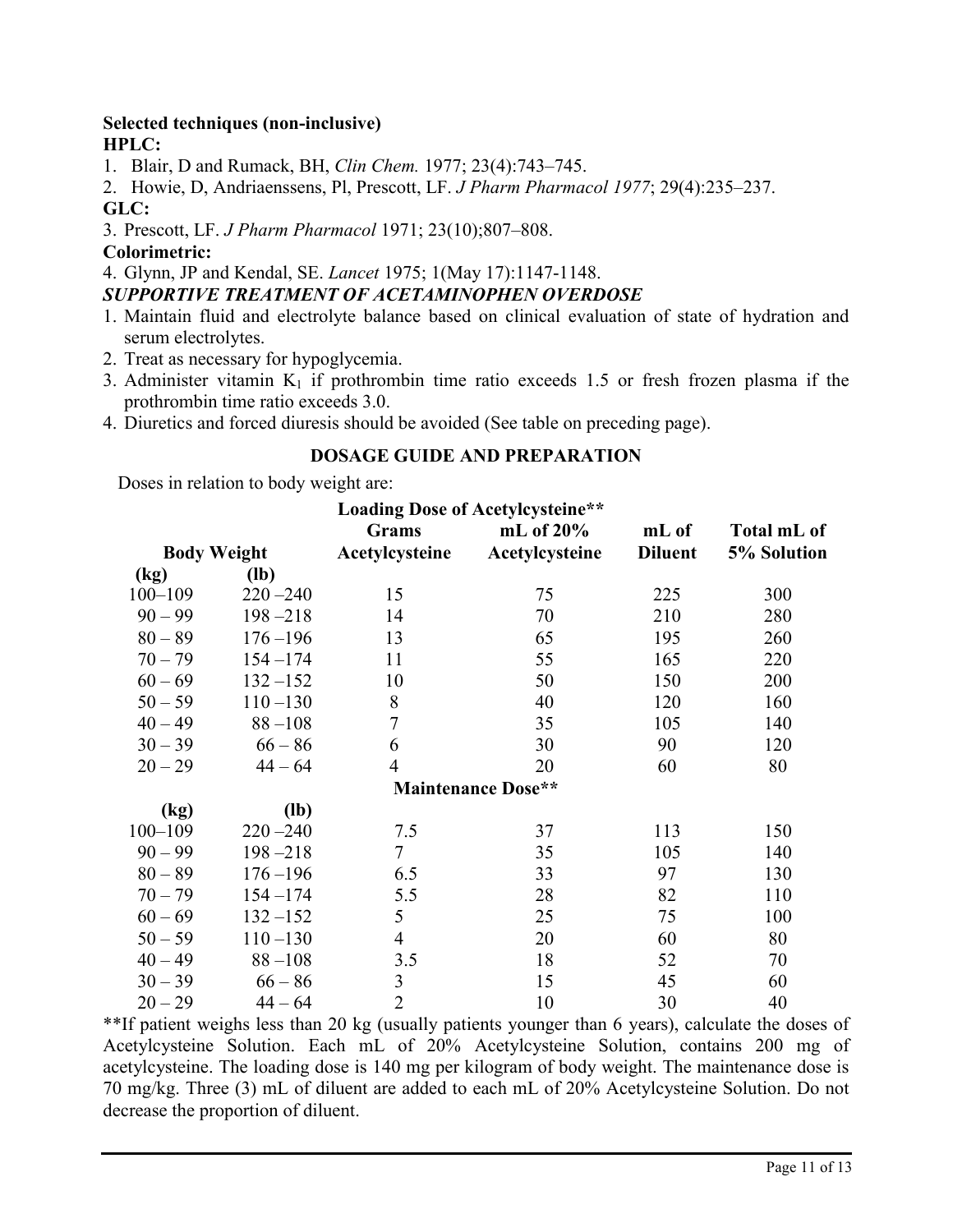## **Estimating Potential for Hepatotoxicity:**

The following nomogram has been developed to estimate the probability that plasma levels in relation to intervals post ingestion will result in hepatotoxicity.



Adapted from Rumack and Matthews, *Pediatrics* 1975; 55:871–876.